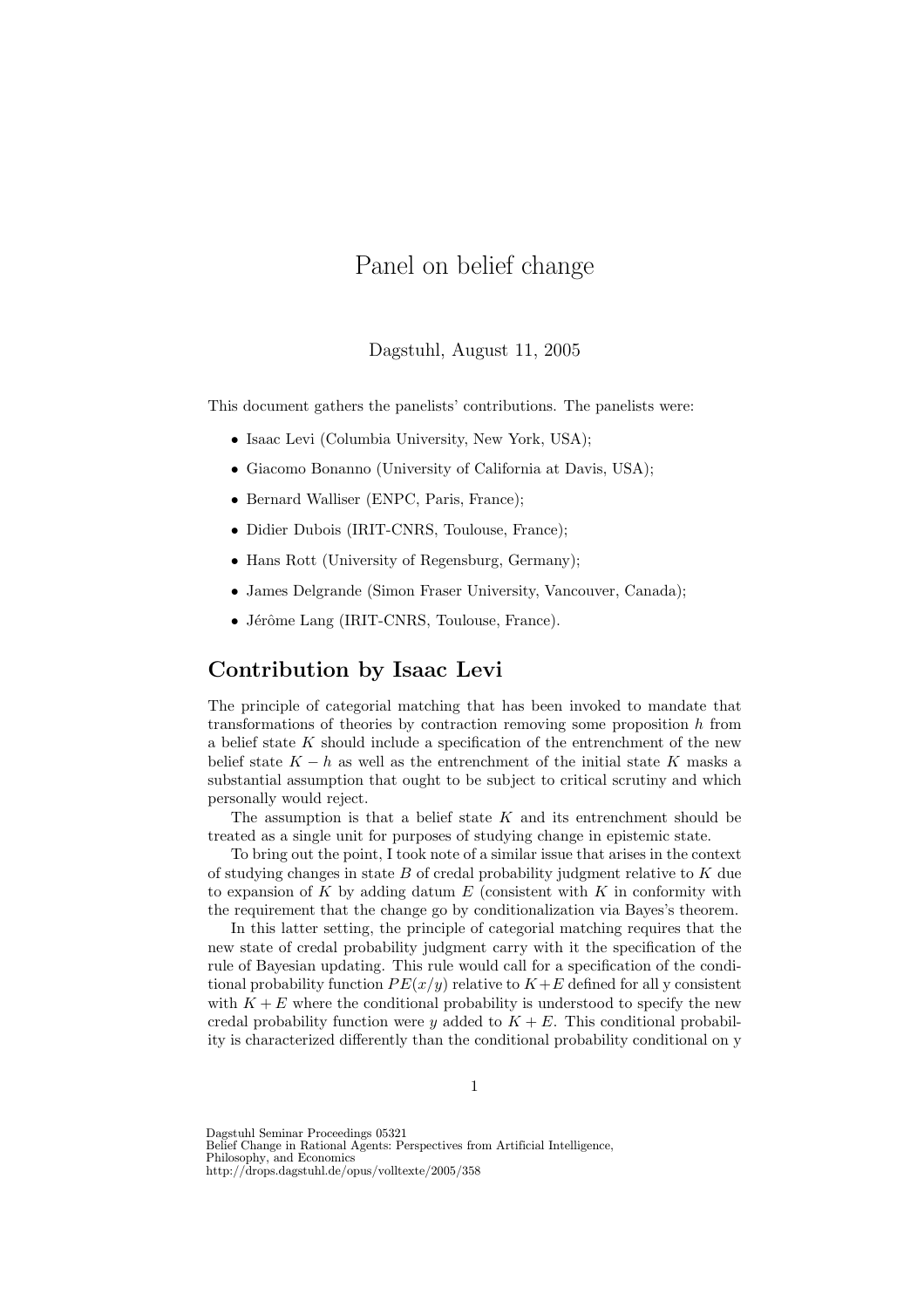understood in terms of called off bets as in De Finetti, Ramsey, Shimony where  $PE(x/y)$  is interpreted as the betting rate that would be fair for bets on x were these bets cancelled if y were false. The substantial assumption mandated by categorial matching in these cases is that the two interpretations of conditional probability are equivalent.

This becomes apparent when subjective or credal probability is taken to be controlled by a rule representable by a function from potential states of full belief in  $K$  to states of credal probability belonging in  $B$ . Call such a function  $F: K \to B$ . Traditional Bayesians from Bayes to H.Jeffreys and R. Carnap all presupposed that such a function satisfied a constraint that stipulated that  $F(K + E)(x/y) = F(K)(x/yE)$ . I have called a generalization of such a function to cases where credal probability is indeterminate confirmational conditionalization.

In cases where a change in state of full belief or "evidence" K to  $K + E$ takes place without any change in  $F$ , we have what I have called temporal credal conditionalization. This corresponds to the usual updating according to conditionalization via Bayes theorem. It meets the requirement of categorical matching. As long as the confirmational commitment does not change, the two senses of conditional credal probability coincide. But satisfying categorical matching is not mandated in all cases. Confirmational commitments are revisable independent of changes in states of full belief. The usual view of conditionalization fails to countenance this possibility. Recognizing the revisability of confirmational commitments entails abandoning categorial matching as a condition on changing credal states.

I suggest that a similar situation arises in the case of contraction. As long as certain "demands for information" are held fixed, contraction of  $K$  by removing h uniquely determines the contraction and the new entrenchment. (See *Mild Contraction* for details.) But the demands for information can change independently of whether the contraction removing  $h$  takes place. A new entrenchment will emerge but it will not be a function of the initial state of full belief, entrenchment and input specification of what is to be removed as devotees of the principle of categorial matching seem to think.

There are plenty of other examples where factors that may be independently changeable are packaged together and change in the pair is taken as the focus of study without any serious consideration of their separability.

My doubts about invoking categorial match concern this question-begging practice.

# **Contribution by Giacomo Bonanno**

## **1. Remarks on the notion of information**

The theories of belief revision that have been discussed in this workshop deal with the transition from a belief state to a new belief state in response to a piece of information received by the agent. Information is typically treated as veridical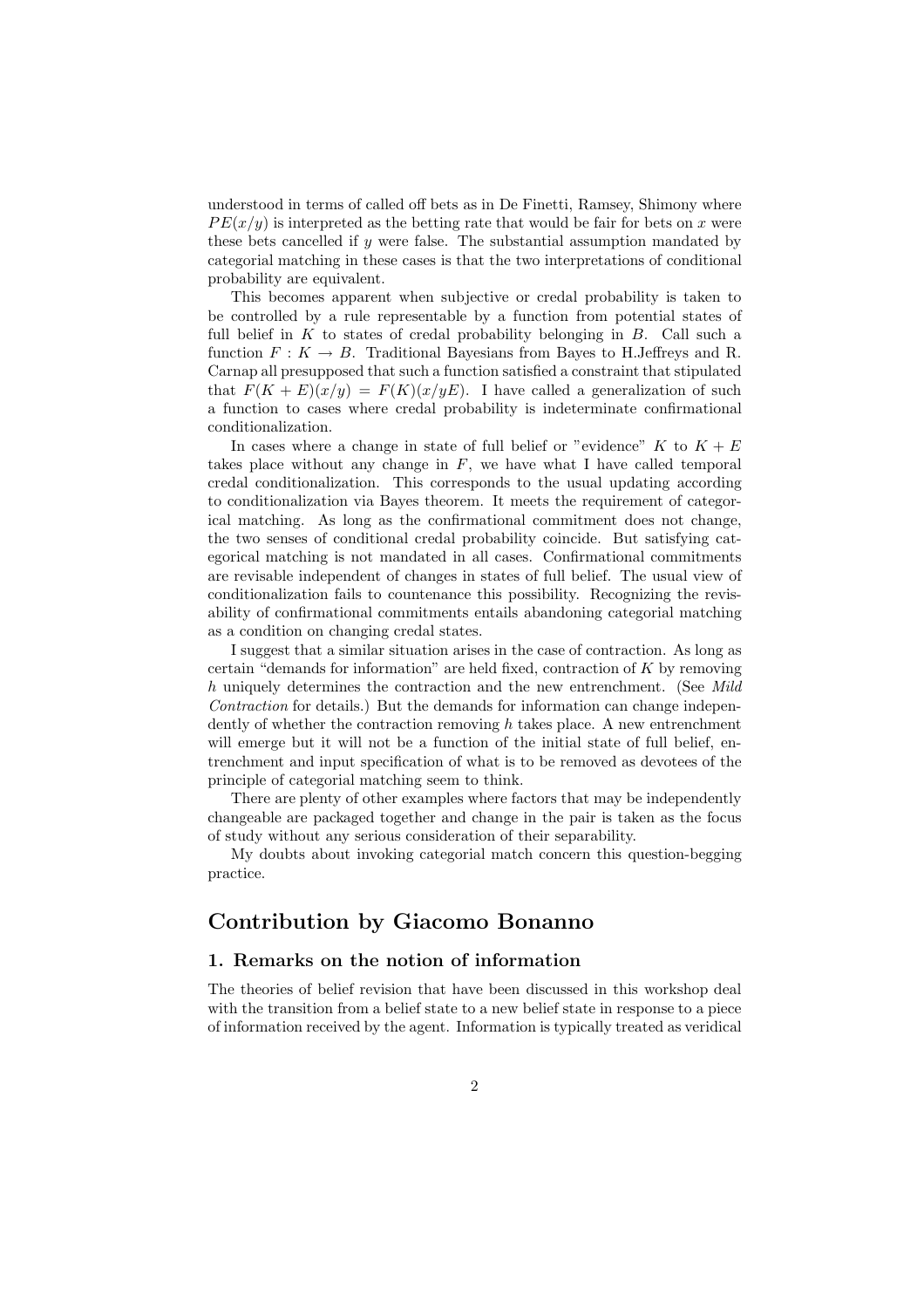and the success axiom is assumed, requiring information to be believed. None of the talks have addressed the issue of what can/must be treated as information and under what circumstances information can be safely taken to be correct. Even reputable sources of information can sometimes convey false information. A clear illustration of this can be found in the following newspaper article (The Sacramento Bee, September 1, 2000): "Mark J. made a big bet in mid-August that Emulex shares would decline, federal prosecutors say. Instead they soared, leaving him with a paper loss of almost \$100,000 in just a week. So J. took matters into his own hands. [...] On the evening of August 24, he sent a fake press release by e-mail to Internet Wire, a Los Angeles service where he had previously worked, warning that Emulex's chief executive had resigned and its earnings were overstated. The next morning, just as financial markets opened, Internet Wire distributed the damaging release to news organizations and Web sites. An hour later, shareholders in Emulex were \$2.5 billion poorer. And J. would soon be \$240,000 richer. [...] The hoax [...] was revealed within an hour of the first news report and Emulex stock recovered the same day. Still, investors who [believed the fake news release and] panicked and sold their shares, or had sell orders automatically executed at present prices, are unlikely to recover their losses".

A related point concerns iterated belief revision. Insistence on the success axiom seems hard to justify in an iterated context. If the same source, over time, releases contradictory pieces of information, why should the agent continue to treat the information at face value? Shouldn't the credibility of the source be doubted and perhaps the information itself be completely dismissed? In interactive contexts one needs to study the incentives that agents have to convey information. There may be situations where it is in the best interest of an agent to convey only partial or even false information. Realizing this, the other agents cannot rationally treat information as reliable. Aside from strategic considerations, when the source of information is another agent, all the informed party learns is that the party that claims A to be the case merely believes A to be the case. Thus there are situations where information perhaps is best modeled as the (justified) belief of another agent, so that belief revision perhaps can be modeled within the framework of interactive beliefs.

#### **2. Remarks on the AGM framework**

The AGM axioms are more about belief revision policies than about actual belief revision. The AGM theory insists on specifying how the agent would revise his beliefs in every possible circumstance, that is, if faced with every conceivable piece of information (even inconsistent information). This is reminiscent of the notion of strategy in a dynamic game. A player's strategy specifies a plan of action for every conceivable situation in which the player might have to move (even those situations that the player knows will not arise, e.g. because his own planned moves will rule them out)). The role of a strategy in a game is not so much to model the planning process of the player himself but rather a way of expressing the beliefs in the minds of the other players about how the player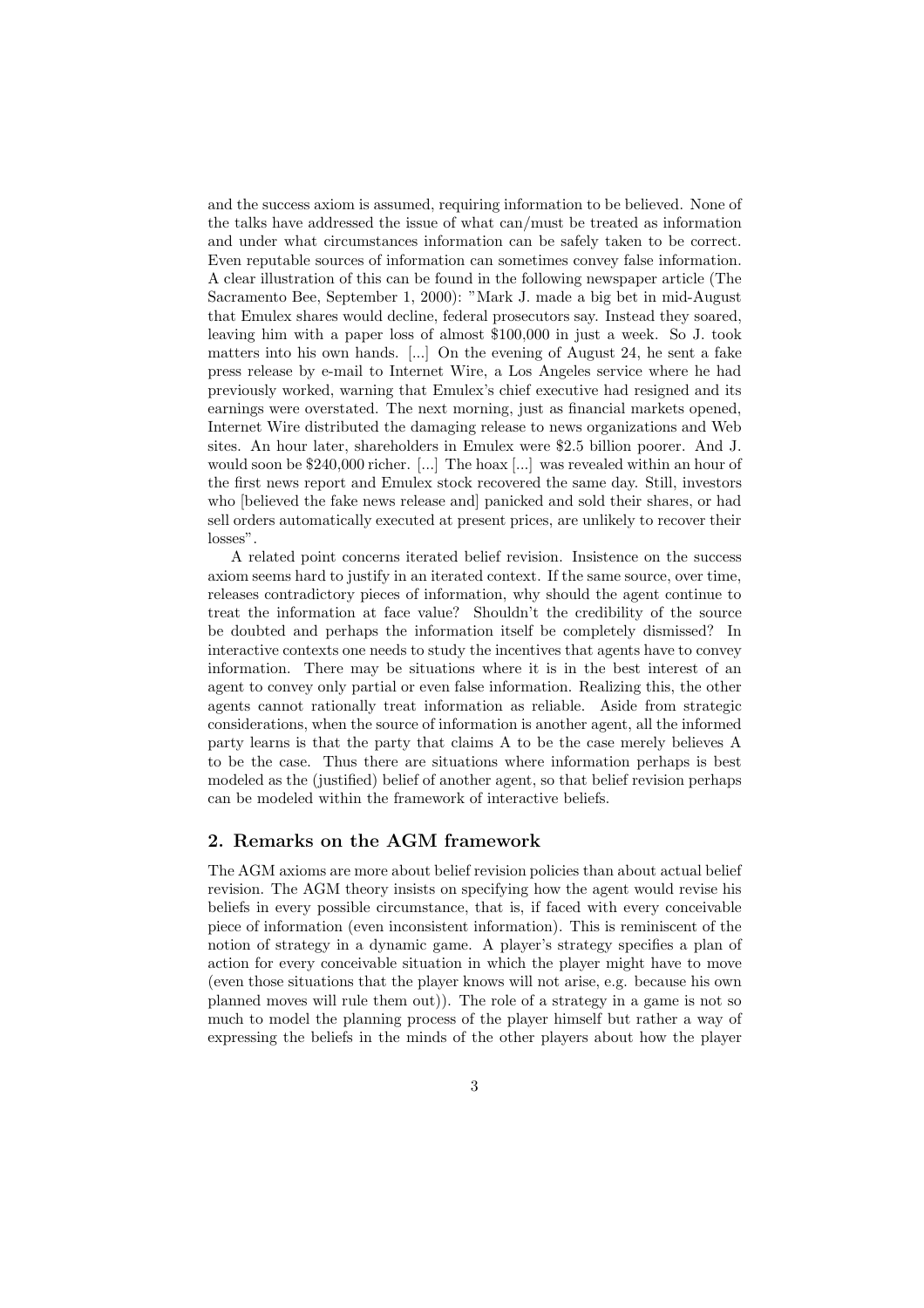under consideration would act in different situations. In the single-agent belief revision framework, on the other hand, it is not clear why one should insist on a complete revision plan rather than investigate principles guiding actual belief revision. From a practical point of view, the most we can observe is how an agent responds to some sequence of pieces of information. From that it may be not be possible, or even interesting, to determine how the agent would have reacted to a different sequence of pieces of information. Does the notion of rationality really require a complete belief revision policy?

# **Contribution by Bernard Walliser**

### **Belief revision and experimentation**

In epistemic logics or Artificial Intelligence, belief revision gives rise to a huge theoretical work, but with little empirical testing (even if a few experiments were done after the preliminary work of Kahneman and Tversky on the Bayes rule). In this respect, the situation is similar to decision and game theory ten years ago, where empirical validation was not very much practized and even badly considered.

However, such an empirical investigation looks rather easy to implement in laboratory, especially with the help of cognitive psychologists. Some experimental problems, already suggested or specially imagined, can be proposed to different populations. A well-known difficulty is that people do not react in the same way in abstract situations than in more concrete ones. The problem of extrapolating from laboratory to real life is also to consider.

Empirical investigation depends on what can be observed. It is possible to test directly specific belief revision rules by observing simple enough beliefs (like probabilities). Some belief revision axioms may be directly tested by observing beliefs too. Conversely, revision rules may be tested only indirectly by observing decisions taken by an agent. Finally, like in neuroeconomics, tests can be made by observing the activity of the brain.

Usual experimentation is projective, since the scientist analyzes what are the consequences of a given principle and checks if these testable consequences are confirmed or refuted. Less often, experimentation is inductive, since the scientist tries to infer revision rules from observed regularities. Concretely, both ways are used simultaneously, projection concerning a class of models and induction making precise some parameters.

The problem is to evaluate if some biases from existing theories are clearly systematic and cannot be attributed to experimental conditions. It is only in that case that it is possible to persuade the modeller that he has to refute a revision rule, hence some underlying axioms, and to replace them by others.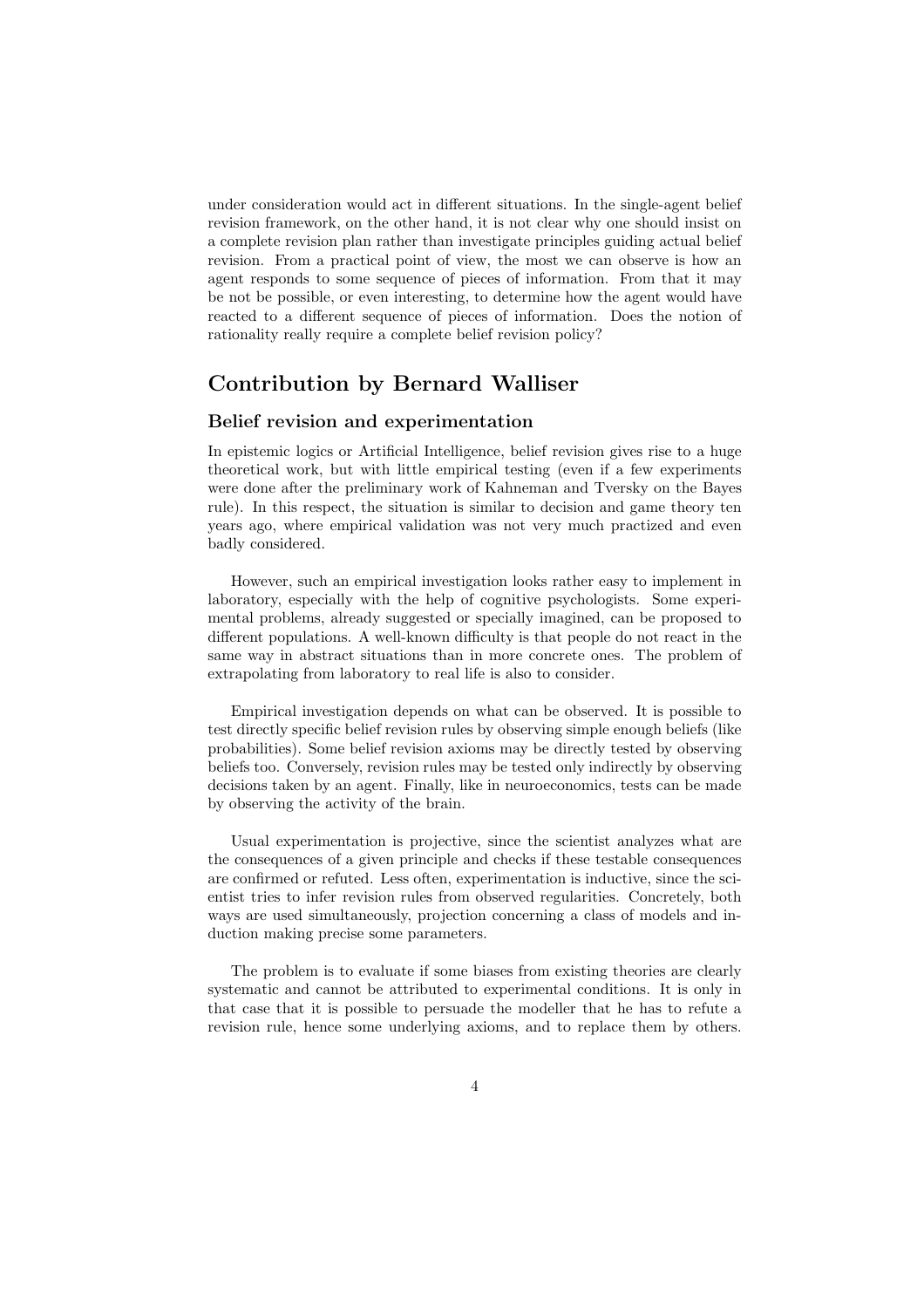However, it is always possible to consider that the rules are only contextual, i.e. are valid for some specific problems and environments.

# **Contribution by Didier Dubois**

I see two problematic issues or misunderstandings about belief revision and merging:

- 1. The fact that the main approaches are essentially syntax-independent but that most people continue to discuss the postulates inside a syntactic language, adding a syntax-independence axiom. This method looks artificial to me, and can be misleading. It makes things esoteric, often.
- 2. The fact that people never really discuss what an input is with respect to an agent's epistemic state. And what actually an epistemic state contains. There are certainly more than one anwswer to it, but this answer totally conditions what iterated revision is and if it makes sense or not.

The first issue was not too much discussed. I elaborate on the second one. One view (see [DFP04]) can be that an epistemic state is made of

- a plausibility ordering of states of nature describing what is generally normal and what is less normal in the world
- a set of facts considered true for the particular world of interest w (hence consistent with one another). This particular world is NOT supposed to evolve (can be a past case to elucidate).
- a set of beliefs about the particular world of interest. These beliefs are induced by the two other items.

Under this view, the Gärdenfors notation  $K * A$  for the result of revising K by A means the following: An external observer sees the agent's beliefs about  $w$  evolve from K to  $K \ast A$  when the agent gets the information A about the particular world of interest. How the agent buids up  $K \ast A$  is by focusing the ordering of states of nature on the sets of A-worlds. So plausible beliefs are inferred from the observations and the generic knowledge. Then it has consequences:

- 1. You never need K to derive  $K * A$ , you only need  $* (=$  the ordering) and A. So the notation  $K * A$  is just misleading:
- 2. The belief revision step leaves the ordering of states unchanged. This is because inputs and the plausible ordering deal with different matters, resp the particular world of interest, and the class of world the plausible ordering refers to.
- 3. While beliefs states seem to evolve as if iterated belief revision would take place,  $K*A*B$  is really obtained by gathering the available observations A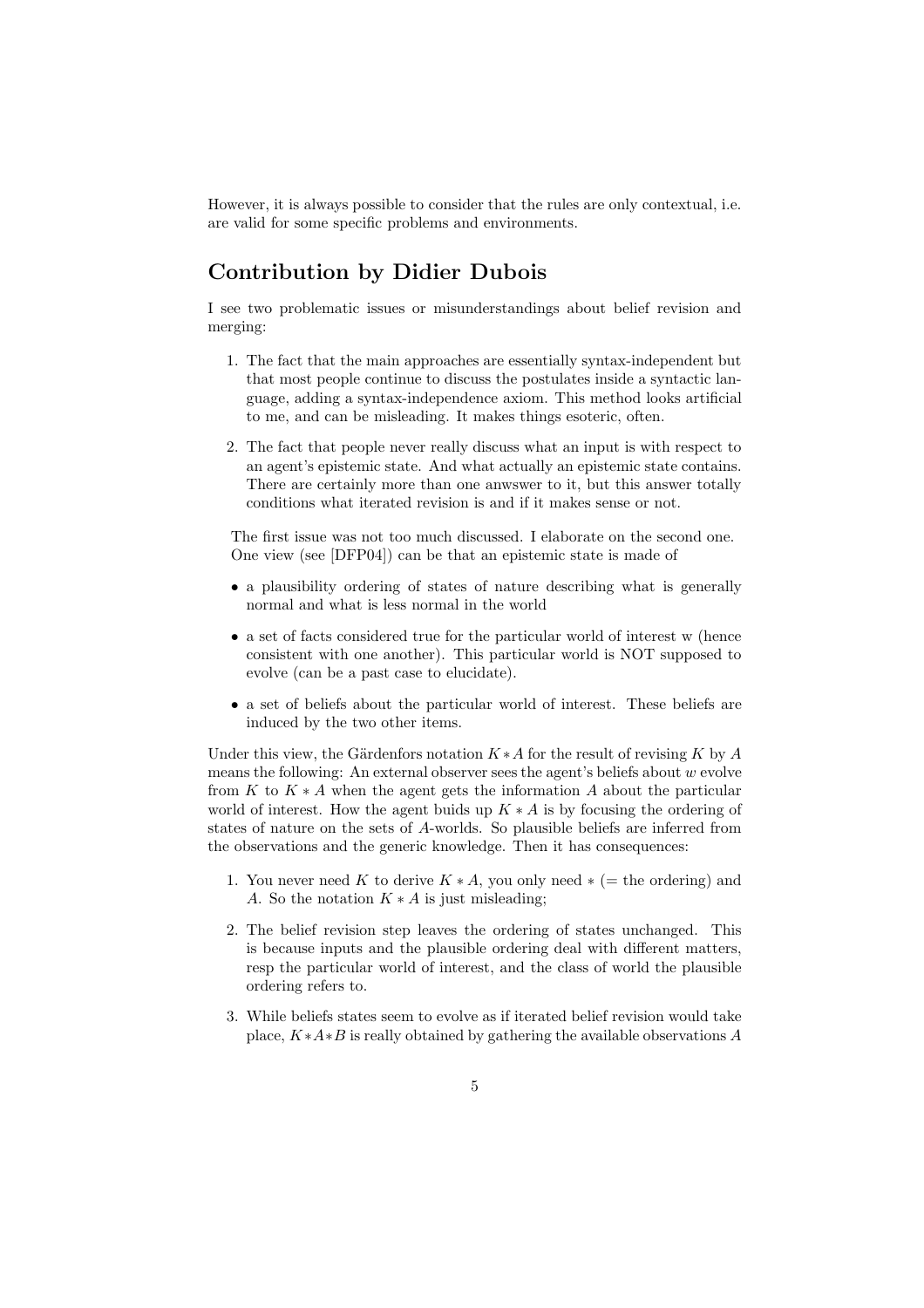and  $B$  and inferring plausible beliefs from then. Again we do not compute  $K * A * B$  from  $K * A$ . But  $K * A * B = K * (A \wedge B)$  (not obtained from  $K$ , with the proviso that A and B should be consistent. So a merging of observation is operated.

- 4. If observations A, B are inconsistent then the above view collapses, because it means that some of the facts are wrong. Then the merging step must be non-trivial, and carried our in order to come up with a consistent context from which to infer plausible beliefs.
- 5. Under this view the belief revision problem (absorbing in observations) becomes totally different from the problem of revising the plausible ordering of states of nature. In particular it makes no sense to revise an ordering by a formula, for instance.

A radically different view is to consider that an epistemic state is made of uncertain evidence about a particular world of interest (static, again). Then the plausibility ordering is no longer like a statistical distribution, it is like a "belief function" in the sense of Shafer's mathematical theory of evidence. It gathers the past uncertain observations obtained so far, and the new observations (which can be unreliable, uncertain) have the same status as the plausibility ordering. So here it makes sense to speak of iterated revision, if the plausibility orsering and the new observation are merged in a non-commutative way. But this is a matter of option. If we postulate that all uncertain observations play the same role, this is again a symmetric and possibly associative merging process.

It is not clear what Gärdenfors theory is talking about : the first view or the second one. I tend to believe it is the first one, except that, in the AGM theory, the plausibility ordering is a by-product of the postulates (it says: if from the outside, an agent's beliefs seem to evolve according to the postulates, then it is as if there were a plausibility ordering that drives the belief flux). I find it more natural to use the plausibility ordering as a primitive explicit ingredient and take an insider point of view, rather than observing beliefs change from the outside.

[DFP04] D. Dubois, H. Fargier and H. Prade. Ordinal and probabilistic representations of acceptance. *J. Artificial Intelligence Research*, 22, 23-56, 2004.

# **Contribution by Jim Delgrande**

To my mind the two most pressing issues in belief change are:

- 1. formalizing iterated belief change, and
- 2. determining a taxonomy of belief change operators.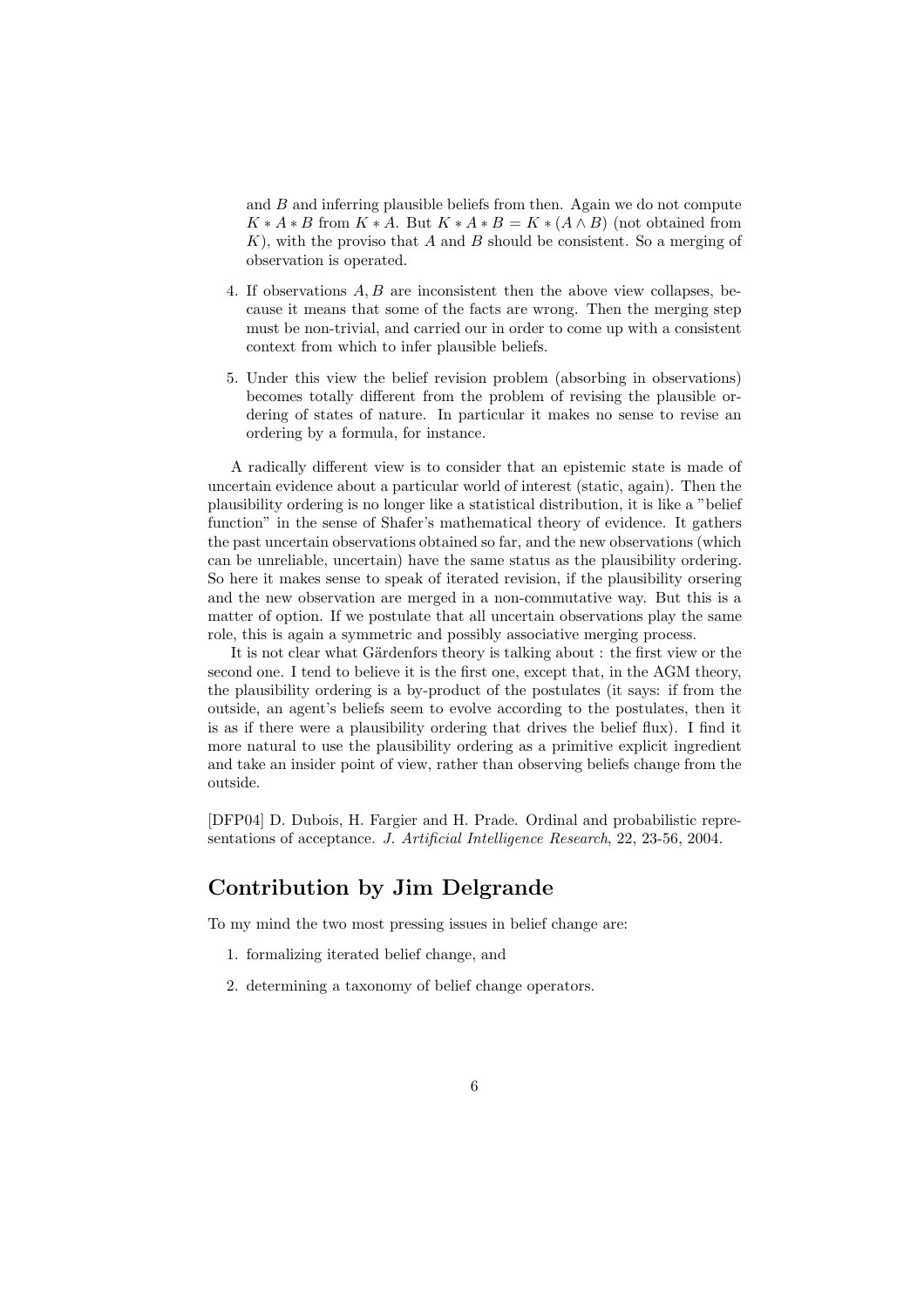#### **1. Iterated belief change**

The major issues here are: how to appropriately model iterated change and determining the appropriate properties (and for which circumstances) of iterated change. (Since this divides roughly into semantics and syntax, this distinction doesn't mean a whole lot!)

For revision and contraction, the favourite model remains ordinal conditional functions. But at present, there are no agreed upon approaches using OCF's (although Darwiche/Pearl is held as a standard for comparison), and succeeding proposals each seem to be prone to counterexamples, typically illustrating some sort or other of a 'drowning effect'. More recently there have been general distance-based approaches that have been developed. A nice feature of these approaches is that they separate revising beliefs from revising the background epistemic state (given by a set of worlds/interpretations and a distance function on these worlds/interpretatins). Given a lack of agreement concerning basic properties of iteration, clearly there is more work to be done here.

## **2. Determining a taxonomy of belief change operators**

It is, as yet, not fully clear just what the appropriate operators are that constitute belief change, nor what the appropriate properties of these operators are, nor what problems each is best suited for. Since research in belief change is not as advanced as other areas (nonmonotonic reasoning comes to mind as an example) it is not surprising that an overall 'lay of the land' is only now starting to emerge.

For example, merging is currently a hot topic in belief change, and there is nice work going on in proposing and examining different types of merging operators. However (IMO!) the landscape isn't yet clear with regard to merging operators; it isn't clear for example whether there are other major types of merging operators that have yet to be developed. For this last point, it may be worthwhile looking at work in topology, say, or computational geometry, which deal with notions of distance, closeness, centres of mass, etc., and via (say) work in computational geometry try to come up with an overarching theory of merging based on these given notions of distance, etc.

As well, even for 'established' operators, it isn't clear that accepted notions are in fact sound. Hans Rott's "Two Dogmas" paper is a very nice example of work that questions underlying assumptions in belief change. Here's another example: in belief revision, it is commonly accepted that revision concerns changes in an agent's beliefs about a static world. As well, it is accepted that newer information should take precedence over less recent information. But this is problematic. Consider a past party that you missed (since you were on vacation) but on coming home you find a sequence of messages on your answering machine.

Person A says: "I have it on good authority that John was there".

Person B says: "I have it on good authority that if John was there then so way Mary".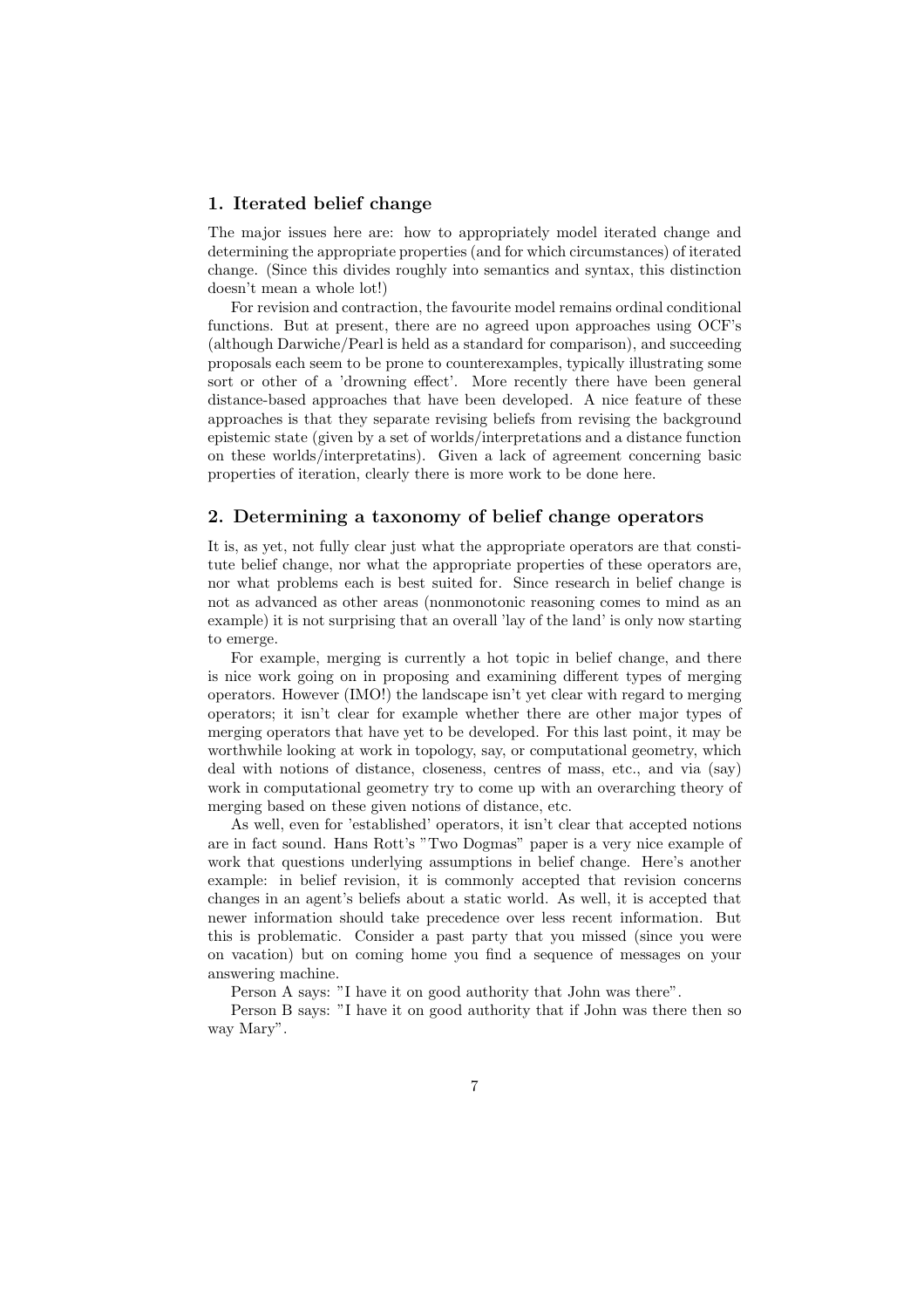Person C says: "I have it on good authority that John was not there".

Person B phoned the day after person A, and person C the day after person B. Assume that these people don't know each other.

The initial knowledge base can be represented by TRUE (i.e. nothing is known about the party). Standard accounts based on AGM revision indicate that the revisions should be carried out as  $((K * J) * J \to M) * \neg J$ . But clearly this doesn't make sense: we have 3 reports from the party and no reason to give one report more credence than another. What should be done in this case then remains open: perhaps  $K$  should be revised separately by each piece of information and the results merged, or perhaps the items should be merged and then K revised by the result, or perhaps something entirely different should be done. In any case, we're now back to issue 1, iterated belief change!

# **Contribution by Hans Rott**

In the beginning (the 1980s) there was the classical AGM paradigm, with its obvious limitations. The 1990s were the decade in which people realized that the problem of iteration - that not had not been treated by AGM - is highly non-trivial and has many solutions, none of which is suitable for all purposes. It turned out that the kinds of considerations motivating the one-step revision case, like "informational economy" (which is much overrated anyway), are not sufficient to deal with problem iterations. Two general conclusions emerged.

First, it is in any case inadequate to identify a belief state with the set of beliefs held by the agent. Conditionals may hold the key for the dynamics of belief, but the ramifications of the impossibility theorems surrounding the Ramsey test are still not fully understood. Belief states need to encompass some sort of revision-guiding structure, most frequently captured in the form of a preference relation or a choice function, but the syntactical structure of a belief base is often equally important. Belief states have two functions at least: They should allow us to retrieve the current belief set, and revision functions should operate on belief states directly.

Second, we need to sort out carefully the motivating principles behind the many particular approaches to iterated belief change, study their interaction and assess their performance in various application contexts. I think that there is a need for a methodology of belief change: Which methods are good for which purposes, and for what reasons? It is important to have a deepened understanding of what can be achieved with purely qualitative or relational approaches, and in which contexts there is no way of getting around employing numbers, in order to represent weights of or distances between beliefs. Quantitative approaches like probability theory or ranking functions are very powerful, but we must be clear about the fact that meaningful numbers are quite hard to come by.

Studies of belief transformations should be better linked with studies of belief formation. By, this I mainly mean the drawing of inferences from, or more generally, the processing of a data base that ultimately yields a well-balanced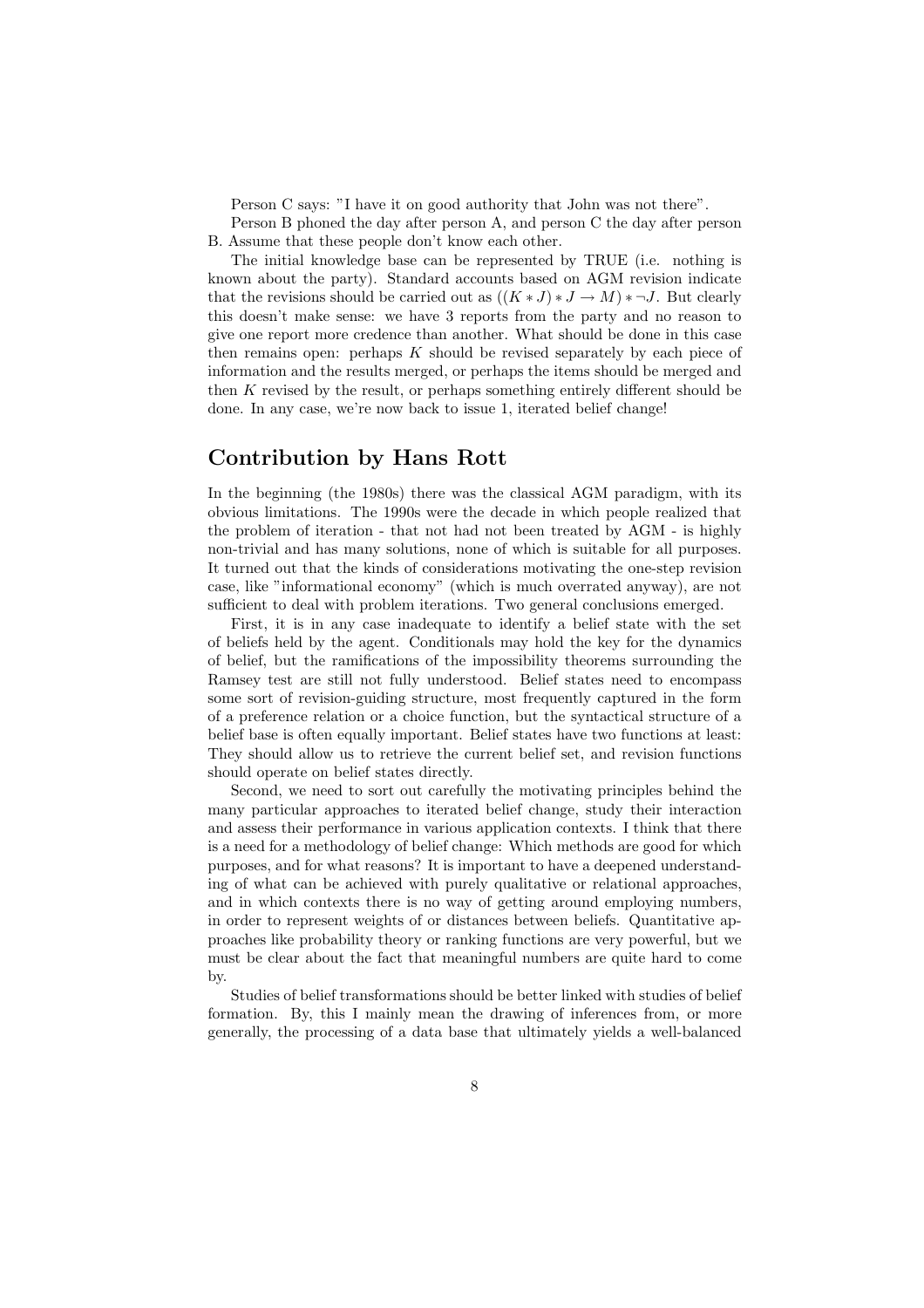belief state. Various possible "logics" that can be used will give quite different perspectives on the topic. For instance, why change your beliefs in the first place, if you have a paraconsistent logic that can take care of the inconsistencies to be found in your database? Why bother about sophisticated change operations if you have a sophisticated nonmonotonic logic that helps you extend scarce information bases?

An fascinating field that has come to the fore in the last years is that of judgment aggregation (also discussed under the headings "discursive dilemma", "doctrinal paradox" and "decisions on multiple propositions" – see

http://personal.lse.ac.uk/LIST/doctrinalparadox.htm

– which should have a much more intimate relationship with belief revision theories than it currently has.

There has been a proliferation of accounts of belief revision over the last 20 years. To be sure, this diversity is good. But from my point of view, the philosophical foundations of belief revision theories are not as well understood as their technical properties. I am optimistic, however, that there is much progress in this field ahead of us. Of the major trends and developments of the last years, I find the field of belief fusion or belief merging particularly important, both from a conceptual and a mathematical perspective. Impressive work has already been done, and there is still much to be explored. Further connections with models for practical rationality like social choice theory or game theory will lead to exciting new developments.

# **Contribution by Jérôme Lang**

Belief change can be thought of as the construction of an adequate system for reasoning about a possibly uncertain and possibly evolving world. Quoting (Friedman and Halpern, 96), before discussing about postulates and representation theorems we should first make it clear what kind of knowledge we are representing and processing. This methodology is also at work in Sandewall's book (Sandewall, 94) where most logical approaches for reasoning about change existing at that time (1994) are evaluated with respect to the underlying assumptions about the world ("ontological' specialities) and the agent's beliefs ('epistemological' specialities). Since then, several new belief change paradigms have arised, many new papers have been written, so there is a need for a reactualization of Sandewall's taxonomy. Yet, the important thing is that in most papers, no effort is devoted to make it clear what the ontological and epistemological assumptions underlying the approach are.

In this short note I focus on *purely inertial* (more often called *static* – I prefer "purely inertial" that I find less ambiguous) approaches to belief change. Pure inertia is characterized by the fact that *the state of the world remains constant* as time goes on. (When I say "the world" I of course mean the abstraction of the world, restricted to the propositions of interest.) This is equivalent to saying that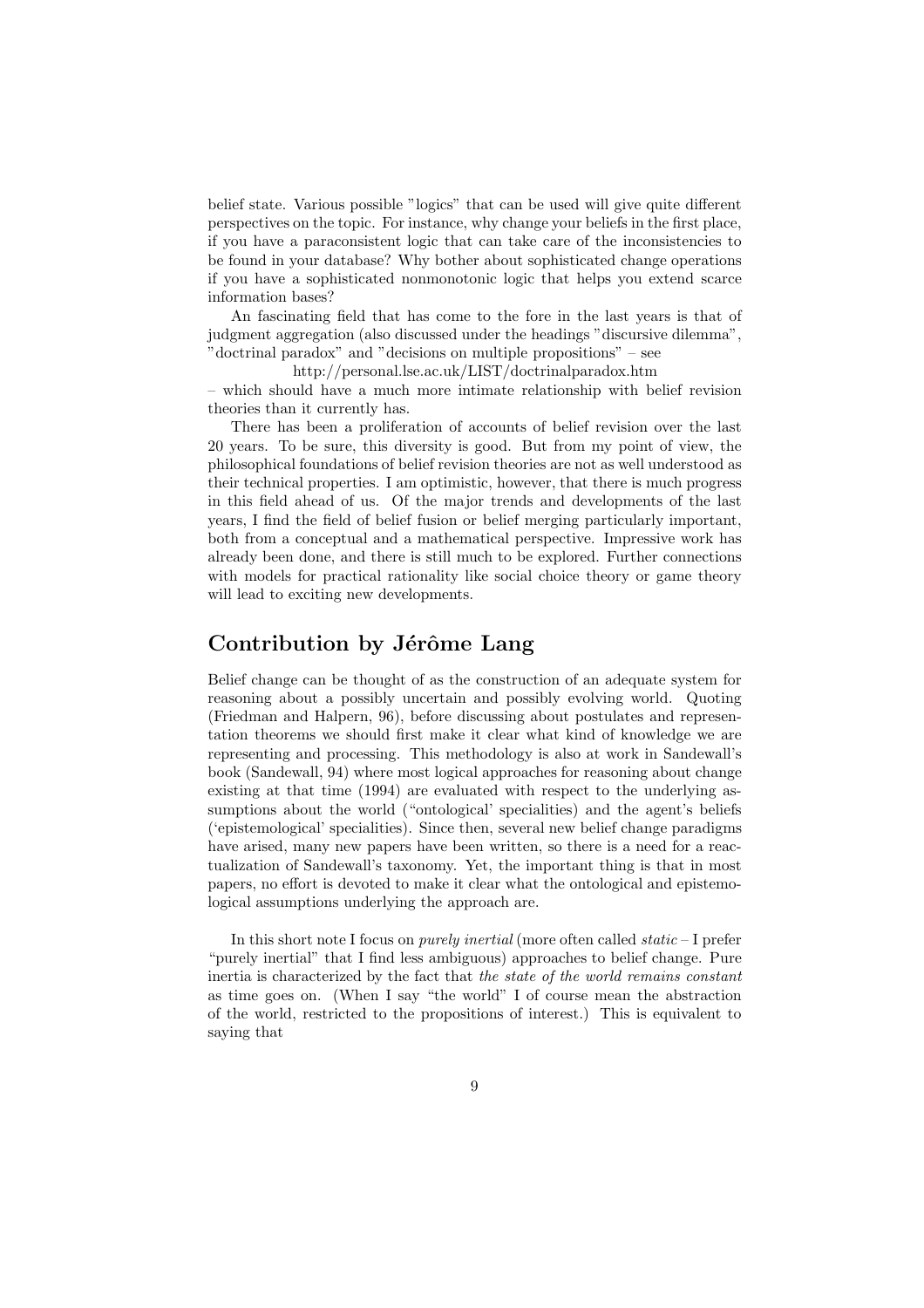- a. the agent cannot perform any action intended to make the world evolve;
- b. no exogeneous actions can occur. (Exogeneous actions are either events whose occurrence is nature-driven – or actions performed by other agents.)

Under this strong assumption, the pieces of informations available to the agent describe some properties (possibly incomplete and/or partially unreliable) of the actual state of the world s∗. Without much loss of generality we can call these pieces of information "observations".

Stated differently, assume that we have a finite time scale  $1, \ldots, n$  and a sequence of observations  $\langle \alpha_1, \ldots, \alpha_n \rangle$ , where  $\alpha_i$  has been obtained at time *i*; then a trajectory (= sequence of states)  $\tau = \langle s_1, \ldots, s_n \rangle$  is possible only if  $s_1 = s_2 = \ldots = s_n (= s^*)$ . In addition to these observations  $\alpha_i$  we may have a data structure K expressing *prior belief* about the state of the world.

In brief, a belief change operator for strongly inert domains maps a prior belief structure K and a sequence of observations  $\langle \alpha_1, \ldots, \alpha_n \rangle$ , all (including K) referring to the *same* state  $s^*$  of the world to a belief structure (again, this formulation is left vague on purpose), denoted by

$$
*(K,\alpha_1,\ldots,\alpha_{n-1})
$$

and expressing the agent's beliefs after taking account all these pieces of information. In other terms, one has to *merge* different pieces of information about the same state of affairs so as to get an *aggregated belief*. Such a process is usually called *belief merging*.

A first special case of belief merging arises when all pieces of information  $\alpha_i$  have the same reliability (and K is empty). This gives raise to *commutative merging*, as studied by several authors. A second special case of belief merging arises when the pieces of information are ordered in such a way that any single information of higher priority takes precedence over any subset of pieces of information of lower priority. This will be referred to as *prioritized merging*.

Now, iterated belief revision, as studied in many papers, addresses the issue of aggregating several pieces of information about the same state of affairs – and is therefore a specific case of belief merging. it is however based on an extra assumption – namely, that the pieces of information (observations) come in such an order that any observation has precedence over any subset of observations that came earlier. Therefore, I argue that *iterated revision is prioritized merging*, where priority depends directly from the time when the observations were performed, following the *priority to recency* principle (the sooner, the better).

**What does "priority to recency" really mean?** A wrong idea that is sometimes informally exposed is that the older a piece of information, the weakest, because it is more likely that it failed to persist than a more recent one. This would be perfectly ok in a dynamic framework, where events can occur (even rarely) and induce unpredicted and possibly unobserved changes in the world. However, this is meaningless in a purely inertial framework where the state of the world does not change. In this case, the order in which the observations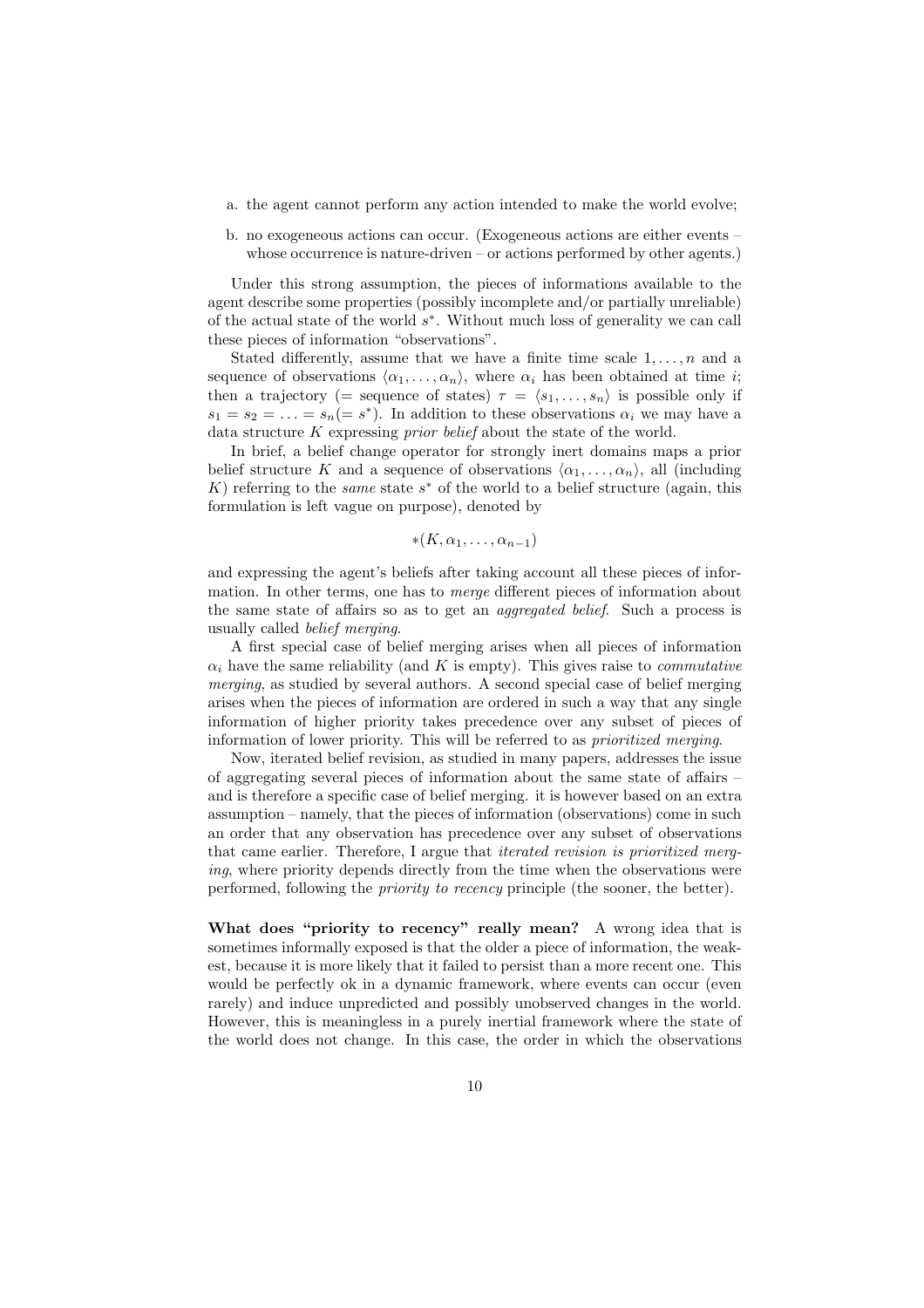are made is not really significant in itself. It is not difficult to imagine that we might have got the very same observations in a different order, the reliability of each observation remaining the same. In this case, the order in which pieces of information are taken into account does not generally reflect time, but only priority: I first collect my n pieces of information, I evaluate their priority (reflecting their reliability) and then I may merge them using an iterated revision process, taking them in the order induced by reliability (which has nothign to do with the time when they were collected). This is not what most papers about IBR intend to do (just look at the examples): there, pieces of informations are taken into account as soon as they arrive, and priority to recency is applied. I cannot see any reason why priority to recency would be plausible (why should always the last observation be considered more reliable than previous ones, since they all relate to the same state of affairs?) Right, strange situations where it makes sense can be imagined: someone moving forward to on object and gets closer and closer to it, or different sensors with inceasing accuracy being used of, but these remain very specific situations which would probably not deserve this huge literature!

**What is the status of the acceptance postulate?** Since we want a nontrivial handling of contradictions, observations have to be considered non-reliable by default – the main issue then consists in identifying the wrong observations. No problem for considering some observations as fully reliable (and should be never given up) as in merging with constraints (e.g. Konieczny and Pino-Perez, 99) as well as in standard (non-iterated revision, which is here seen as merging a defeasible piece of information and an undefeasible one ("revision is prioritized expansion", to quote A. Bochman). However, in the case of iterated revision / prioritized merging, requiring acceptance, that is, considering the last observation as fully reliable, contradicts the possibility that a later and more entrenched observation might leads to give it up.

However, in all cases there is a principle of *default acceptance* that leads to accept observations as soon as they are jointly consistent. Didier calls this "closure by optimism", because this principle implicitly relies on the assumption that failure are rare (normally, observations are truthful).

**And now, what about all these nice postulates?** If we accept this view of iterated revision as prioritized merging, do the postulates for iterated revision still make sense? Technically speaking, they remain unchanged, but they have to be reinterpreted (replacing time by reliability/priority). An important difference is that with the temporal interpretation, whereas it makes sense to discuss the relationships between  $\star(\alpha_1,\ldots,\alpha_n)$  and  $\star(\alpha_1,\ldots,\alpha_n,\beta)$  – in fact, this is what all postulates are about – it makes much less sense to discuss the relationship between  $\star(\alpha_1,\ldots,\alpha_n)$  and  $\star(\alpha_1,\ldots,\alpha_k,\beta,\alpha_{k+1},\ldots,\alpha_n)$  for  $k < n$ . In the priority interpretation both make sense: there is no reason why we should consider pieces of information in the increasing priority order, and it is relevant to discuss the impact of adding a new piece of information *of any priority* to a